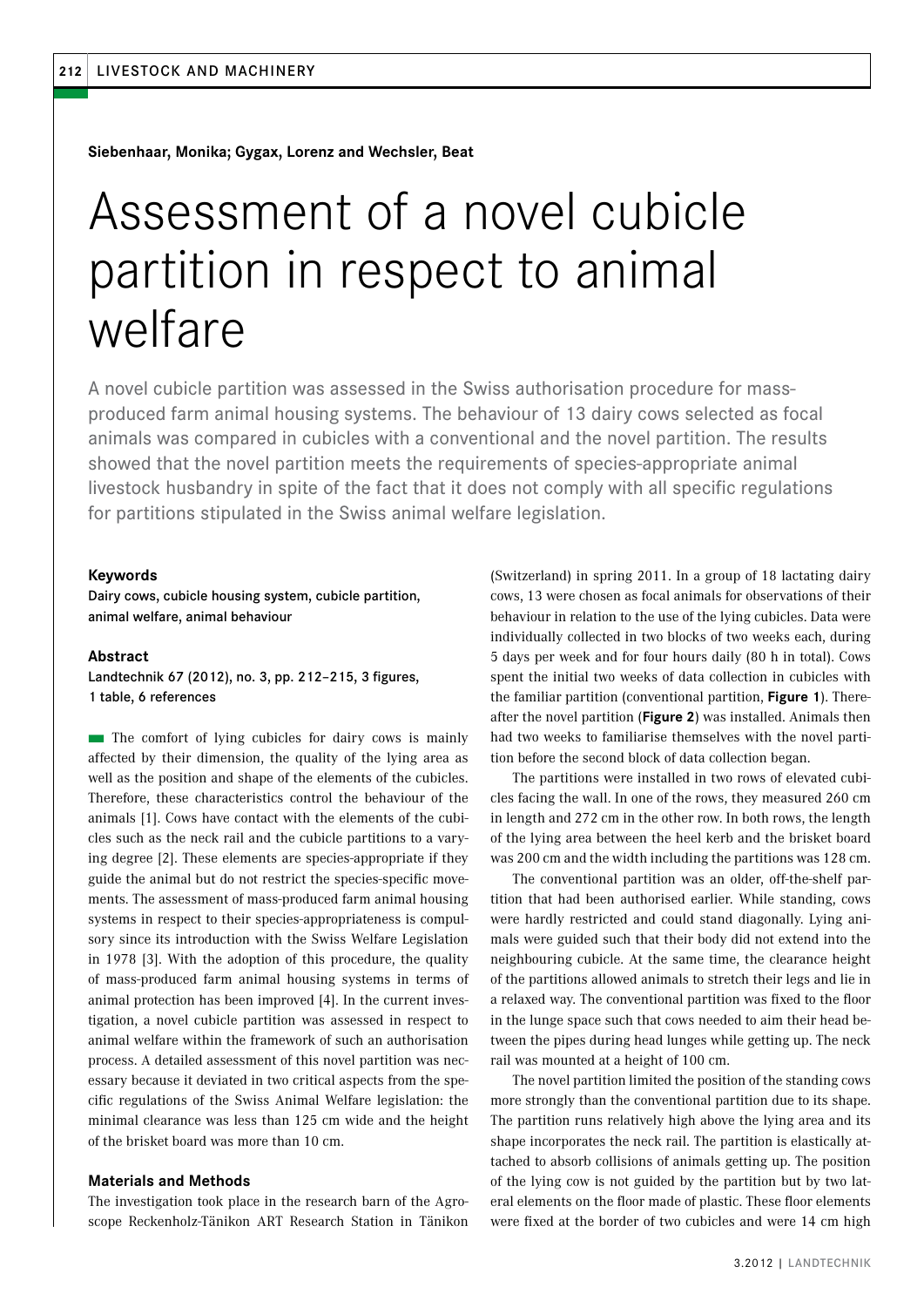

and 100 cm long. Due to the construction, the lunge space was largely free of pipes. The brisket board was made of a pipe with a diameter of 14 cm.

Based on the observation of the behaviour of the cows, it was analysed whether the cows could deal with the novel partition at least equally well as with the conventional partition. Data on those behavioural aspects were therefore collected that were shown in the lying cubicles and were likely to be affected by the partitions (**Table 1**). The behaviour during lying down and getting up as well as their duration was continuously recorded, as was licking of the hind part of the body while standing in the cubicle. Positions while lying and standing (with two or four legs in the lying cubicle) were collected at intervals of 10 min. Dirtiness of the cubicles due to defecation was assessed daily according to the scheme of Oswald [5].

The total lying duration and the duration of single lying bouts was measured using MSR-loggers during 48 hours in the last week of each block.

Statistical evaluation of all behavioural variables was based on the Wilcoxon test comparing the data of the focal cows between the block with the conventional partition and the block with the novel partition. The dirtiness index was compared using a Mann-Whitney-U-Test and assuming that the data of each day were independent.

#### **Results and Discussion**

The proportion of lying down with more than two steps with the front legs was significantly smaller with the novel compared to the conventional partition (**Figure 3a**). This is an indication that cows in the cubicle with the novel partition were less hesitant while lying down. There were no significant differences in the proportion of lying down with more than two head sweeps nor in the proportion of lying down with pawing the ground (**Table 1**). I.e., no difference in hesitation of the animals could be shown based on these two indicator variables. The maximum duration of lying down was shorter with the novel partitions (**Figure 3b**) whereas the median duration did not differ

*Novel partition* 

Fig. 2

between the two partitions and was in the same range as in other studies [2; 6].

The proportion of lying down and getting up with hitting the partition and/or neck rail was significantly smaller with the novel compared to the conventional partition. This was mainly caused by the low neck rail of the conventional partition.

Also, the proportion of getting up with an atypical head lunge, i.e. when cows either balked or lunged repeatedly, was significantly smaller with the novel compared to the conventional partition (**Figure 3c**). Obstructions in the head room can lead to longer durations of getting up [6]. In this experiment, neither the maximum nor the median duration of getting up differed significantly comparing the two partitions, though.

In respect to lying postures, there was a difference for 'lying with carpal joint on brisket board' that could only be observed at a low frequency with the novel partition. There was no statistically detectable difference in respect to 'lying with fore legs stretched out' even though the novel brisket board was 4 cm higher than that with the conventional partition. The posture 'lying with the body on the lateral floor element' could only be shown with the novel partition and occurred in about 60% of the observations. The degree to which parts of the body lay on the floor element and the rear part of the cow's body extended into the neighbouring cubicle varied. No skin alterations could be found on the body regions in contact with the floor elements.

The frequency of licking the hind part of the body did not differ significantly between the two partitions even though the position of the standing cows was more restricted with the novel than with the conventional partition. There were no significant differences in total lying duration, the number nor the duration of single lying bouts, nor the proportion of observations while standing with two legs in the cubicle, either. This is an indication that cows accepted the lying cubicles equally well independently of the type of partition. The dirtiness index reached low values only and did not differ significantly between the types of partition.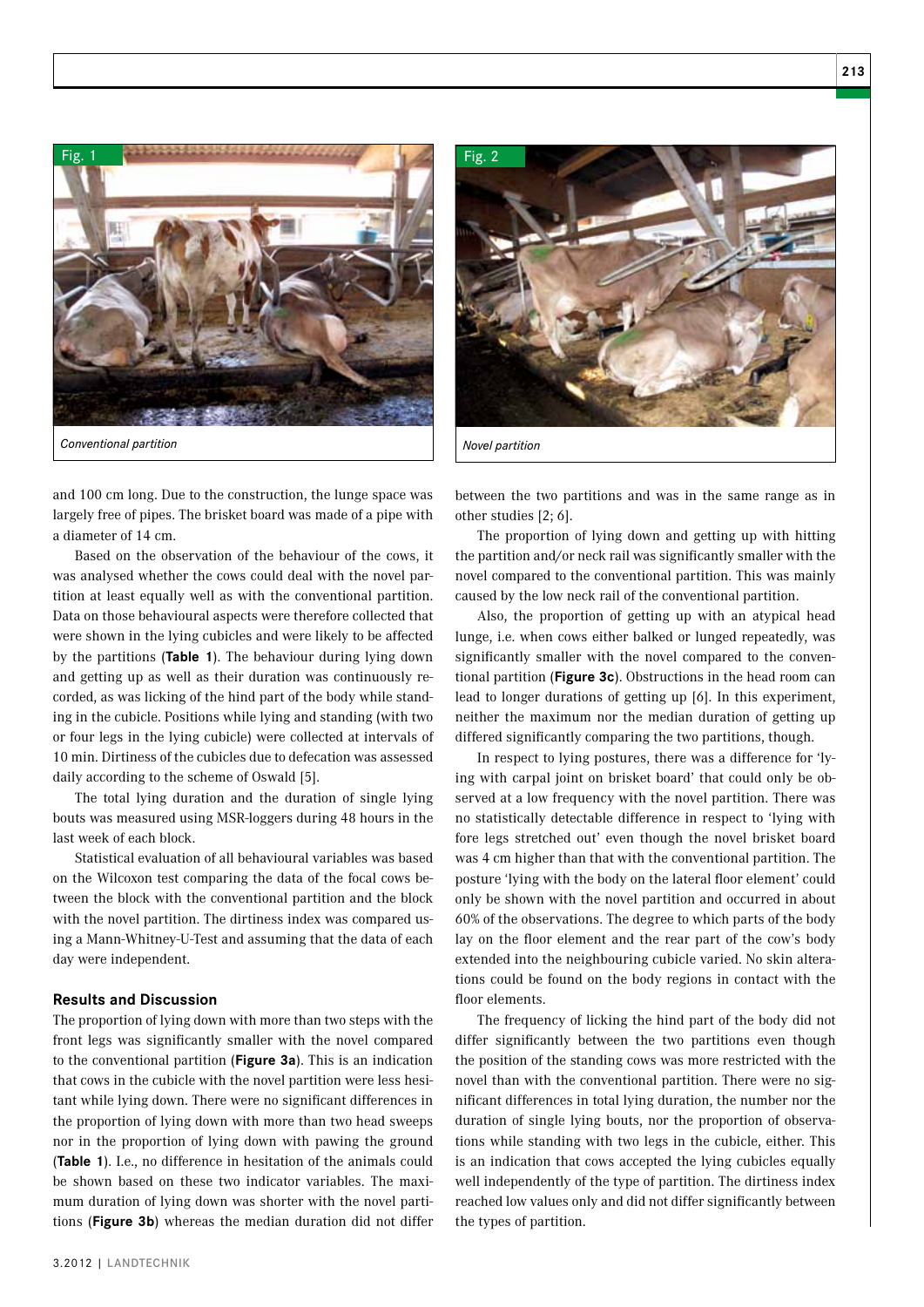### Table 1

*Comparison of the behaviour of dairy cows (n = 13) in cubicles with the conventional and the novel partition*

| Verhaltensparameter berechnet pro Kuh und Erhebungsblock<br>Behavioural elements calculated per cow and type of partition                                                                                                           | Median<br>(Minimum-Maximum)                   |                                           | p-Wert  |
|-------------------------------------------------------------------------------------------------------------------------------------------------------------------------------------------------------------------------------------|-----------------------------------------------|-------------------------------------------|---------|
|                                                                                                                                                                                                                                     | Kontroll-Abtrennung<br>conventional partition | <b>Test-Abtrennung</b><br>novel partition | p-Value |
| Anteil Abliegevorgänge mit > 2-mal Umtreten vorne<br>Proportion of lying down > 2 steps with fore legs                                                                                                                              | 0.36<br>$(0.00 - 1.00)$                       | 0.08<br>$(0.00 - 0.85)$                   | 0.025   |
| Anteil Abliegevorgänge mit > 2 Pendelbewegungen des Kopfes<br>Proportion of lying down > 2 head sweeps                                                                                                                              | 0.70<br>$(0.25 - 1.00)$                       | 0.67<br>$(0.00 - 1.00)$                   | n.s.    |
| Anteil Abliegevorgänge mit Scharren/Proportion of lying down with pawing the ground                                                                                                                                                 | 0.08<br>$(0.00 - 0.67)$                       | 0.00<br>$(0.00 - 0.69)$                   | n.s.    |
| Maximale Dauer der Abliegevorgänge [s]/Maximum duration of lying down [s]                                                                                                                                                           | 9<br>$(5 - 35)$                               | 6<br>$(4 - 16)$                           | 0.005   |
| Median Dauer der Abliegevorgänge [s]/Median duration of lying down [s]                                                                                                                                                              | 5<br>$(4-8)$                                  | 5<br>$(4 - 7)$                            | n.s.    |
| Anteil Abliegevorgänge mit Anschlagen an Abtrennung und/oder Nackenriegel<br>Proportion of lying down with hitting partition and/or neck rail                                                                                       | 0.67<br>$(0.36 - 1.00)$                       | 0.23<br>$(0.00 - 0.50)$                   | < 0.001 |
| Anteil Aufstehvorgänge mit Anschlagen an Abtrennung und/oder Nackenriegel<br>Proportion of standing up with hitting partitions and/or neck rail                                                                                     | 0.96<br>$(0.70 - 1.00)$                       | 0.77<br>$(0.50 - 1.00)$                   | 0.033   |
| Anteil Aufstehvorgänge mit untypischem Kopfschwung<br>Proportion of standing up with atypical head lunge                                                                                                                            | 0.67<br>$(0.00 - 1.00)$                       | 0.25<br>$(0.00 - 0.92)$                   | 0.013   |
| Maximale Dauer der Aufstehvorgänge [s]/Maximum duration of standing up [s]                                                                                                                                                          | 9<br>$(5 - 31)$                               | 8<br>$(6 - 83)$                           | n.s.    |
| Median Dauer der Aufstehvorgänge [s]/Median duration of standing up [s]                                                                                                                                                             | $\overline{z}$<br>$(4 - 16)$                  | 6<br>$(5 - 14)$                           | n.s.    |
| Anteil Beobachtungen "Liegen mit Karpal-gelenken auf Bugschwelle"<br>Proportion of observations while, lying with carpal joint on brisket board'                                                                                    | 0.00<br>$(0.00 - 0.00)$                       | 0.00<br>$(0.00 - 0.11)$                   | 0.036   |
| Anteil Beobachtungen "Liegen mit gestreckten Vorderbeinen"<br>Proportion of observations while, lying with fore legs stretched out'                                                                                                 | 0.10<br>$(0.02 - 0.16)$                       | 0.08<br>$(0.00 - 0.20)$                   | n.s.    |
| Anzahl Lecken der Hinterhand bezogen auf alle Beobachtungen bei Stehen in der Liegebox<br>Proportion of licking hind part of the body per number of observations while standing in cubicle                                          | 0.01<br>$(0.00 - 0.10)$                       | 0.01<br>$(0.00 - 0.06)$                   | n.s.    |
| Durchschnittliche Gesamtliegedauer [min/24 h]/Average lying duration [min/24 h]                                                                                                                                                     | 627<br>$(500 - 754)$                          | 646<br>$(431 - 753)$                      | n.s.    |
| Durchschnittliche Anzahl Liegeperioden [24 h]/Average number of lying bouts [24 h]                                                                                                                                                  | 9.5<br>$(6.0 - 14.5)$                         | 8.5<br>$(6.5 - 12.0)$                     | n.s.    |
| Durchschnittliche Dauer der Liegeperioden [min]<br>Average duration of lying bouts [min]                                                                                                                                            | 64<br>$(40 - 98)$                             | 78<br>$(40 - 110)$                        | n.s.    |
| Anteil Stehen mit 2 Beinen in der Liegebox bezogen auf alle Beobachtungen bei Stehen<br>in der Liegebox<br>Proportion of observations while standing with 2 legs in cubicle per number of observations<br>while standing in cubicle | 0.41<br>$(0.08 - 1.00)$                       | 0.37<br>$(0.05 - 1.00)$                   | n.s.    |
| Index der Verschmutzung der Liegebox Kot [%]/Dirtiness index [%]                                                                                                                                                                    | 4.2<br>$(0.0 - 12.5)$                         | 7.3<br>$(0.0 - 14.6)$                     | n.s.    |

#### **Conclusions**

The results show that the tested, novel cubicle partition meets the requirements of species-appropriate animal livestock husbandry in spite of the fact that it does not comply fully with the cubicle width and the height of the brisker board stipulated for partitions in the Swiss animal welfare legislation. Based on the results of this experiment, the decision of the authorisation procedure was favourable to the novel partition.

#### **Literature**

- [1] Hörning, B.; Tost, J. (2001): Multivariate Analyse möglicher Einflussfaktoren auf das Ruheverhalten von Milchkühen in Boxenlaufställen. In: Aktuelle Arbeiten zur artgemäßen Tierhaltung 2001, KTBL-Schrift 407, Hg. Kuratorium für Technik und Bauwesen in der Landwirtschaft e.V. (KTBL), Darmstadt, S. 139–151
- [2] Hörning, B.; Linne W.; Metzke, M. (2005): Vergleich von vier Liegeboxenabtrennungen für Milchkühe. In: Aktuelle Arbeiten zur artgemäßen Tierhaltung 2005, KTBL-Schrift 441, Hg. Kuratorium für Technik und Bauwesen in der Landwirtschaft e.V. (KTBL), Darmstadt, S. 222–230
- [3] Wechsler, B. (2004): Bewilligungsverfahren für Stalleinrichtungen: ein wichtiger Beitrag zur tiergerechten Haltung landwirtschaftlicher Nutztiere. In: AgrarBündnis (Hg.), Landwirtschaft 2004 – Der kritische Agrarbericht. ABL Verlag, Hamm/Rheda-Wiedenbrück, S. 203–206.